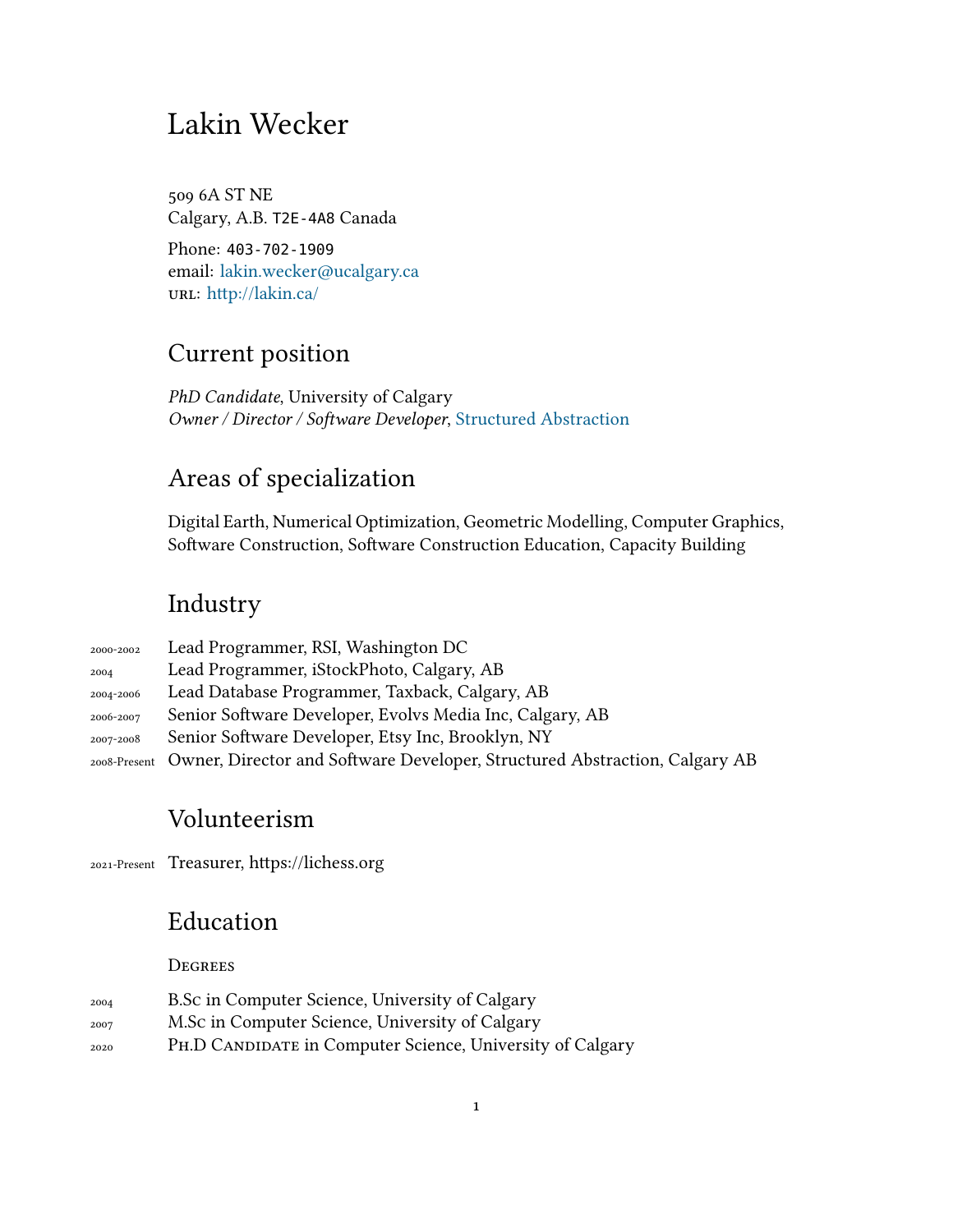**TEACHING** 

<sup>2020</sup> Teaching Assistant for "Introduction to Computer Graphics" (CPSC 453), University of Calgary

#### Grants, honors  $\dot{\sigma}$  awards

- <sup>2007</sup> Twice recipient of a Departmental Research Award
- <sup>2017</sup> Queen Elizabeth Scholarship
- <sup>2018</sup> NSERC Scholarship

#### Publications, talks  $\hat{\sigma}$  research

**RESEARCH** 

2018-2020 Research Assistant supervised by Dr. Samavati

**THESIS** 

<sup>2007</sup> "Synthesizing Techniques based on Multiresolution" Wecker L. *M.Sc Thesis*, University of Calgary

#### JouRnal aRticles

- <sup>2007</sup> "Contextual Void Patching for Digital Elevation Models" Wecker L., Samavati F. and Gavrilova M. *The Visual Computer*, Springer-Verlag (2007) [\[DOI\]](https://doi.org/10.1007/s00371-007-0148-1)
- <sup>2010</sup> "A Multiresolution Approach to Iris Synthesis" Wecker L., Samavati F. and Gavrilova M. *Computers & Graphics*, Elsevier Ltd. (2010) [\[DOI\]](https://doi.org/10.1016/j.cag.2010.05.012)
- <sup>2020</sup> "Disdyakis Triacontahedron DGGS" Hall J., Wecker L., Ulmer B. and Samavati F. *ISPRS Int. J. Geo-Inf.* MDPI (2020) [\[DOI\]](https://doi.org/10.3390/ijgi9050315)
- <sup>2022</sup> "Perspective Charts in a Multi-Foci Globe-Based Visualization of COVID-19 Data." MacTavish, M., Wecker L., and Samavati F. *ISPRS International Journal of Geo-Information* MDPI (2022) [\[DOI\]](https://doi.org/10.3390/ijgi11040223) "Efficient Calculation of Distance Transform on Discrete Global Grid Systems"

Kazemi, M., Wecker L., Samavati F. *ISPRS International Journal of Geo-Information* MDPI (2022) [\[DOI\]](https://doi.org/10.3390/ijgi11060322)

#### **CONFERENCES**

<sup>2005</sup> "Iris Synthesis: A Reverse Subdivision Application" Lakin Wecker, Samavati F. and Gavrilova M. (2005) *International Conference on Computer Graphics and Interactive Techniques in Australasia and South East Asia (GRAPHITE)* in association